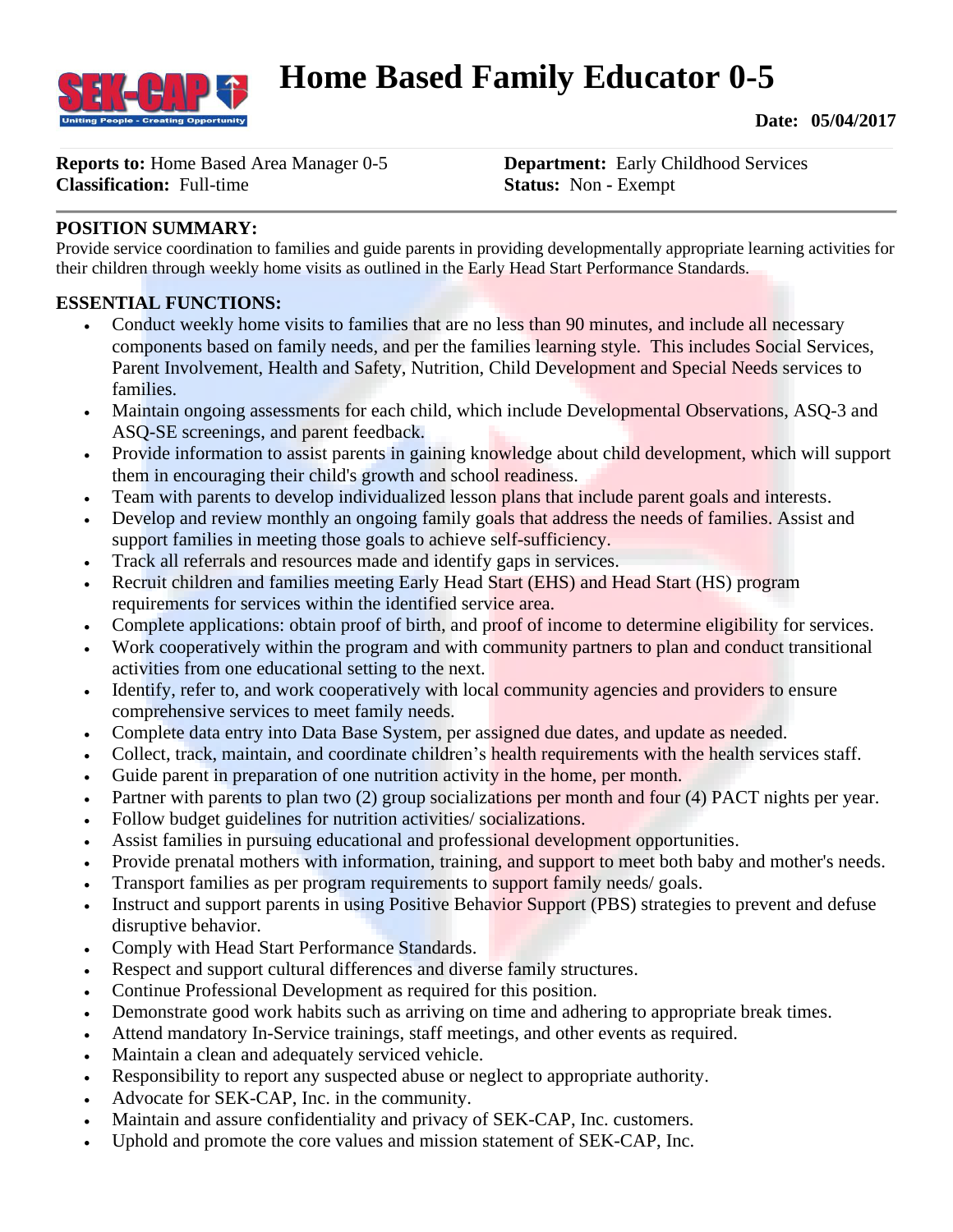- Support management decisions both in actions and words.
- Other duties as assigned.

#### **KNOWLEDGE AND EXPERIENCE:**

Essential:

- Basic computer skills.
- Basic operation skills of general office equipment such as photocopiers, faxes, and phone systems.
- Superior interpersonal skills. Ability to get along with diverse personalities. Tactful, mature, and flexible.
- Ability to meet and deal tactfully with the public and to communicate effectively and clearly both orally and in writing.
- Ability to work unconventional business hours to meet families' needs.
- Resourceful and well-organized self-starter, needing minimal supervision.
- Ability to establish and maintain positive, effective working relationships with co-workers, community partners, and customers.
- Ability to learn and adapt.

Desired:

- Familiarity with theories and principles of adult education, child development and early childhood education and social services.
- Ability to communicate with 0-3-year-old children and adults on their level and instill trust, confidence, and self-worth.
- Commitment to promote self-sufficiency for all families.
- Knowledge of community resources and program resources.
- Knowledge of Head Start Performance Standards.

#### **EDUCATION AND QUALIFICATIONS:**

- Bachelor or Associate degree in Early Childhood or field of related degree with Early Childhood Emphasis preferred, State certification in Early Childhood, or CDA credential or obtain CDA after six months of employment.
- Have or be willing to obtain Home Visitation Training within the first year of employment.
- Obtain First Aid and CPR certification within 30 days.
- Successfully complete a physical exam and TB skin test before beginning employment and every three years thereafter, with the exception of a diagnosed medical condition requiring annual exams.
- Submit to and pass standard criminal history check and Child Abuse and Neglect check.
- Submit to and pass standard drug screen test.
- Possess current, valid driver's license and meet agency insurance underwriting guidelines.
- Be fully vaccinated for COVID-19 before beginning employment

## **PHYSICAL REQUIREMENTS/WORK ENVIRONMENT:**

The physical demands and work environment described here are representative of those that must be met by an employee to successfully perform the essential functions of this job. Reasonable accommodations may be made to enable individuals with disabilities to perform the essential functions.

- Use hands to finger, handle, or feel
- Reach with hands and arms
- Sit or occasionally stand; walk and stoop, kneel, or crouch
- Regularly lift and/or move up to 30 pounds
- Required vision abilities include close vision, distance vision, peripheral vision, depth perception and ability to adjust focus
- Occasional exposure to wet and/or humid conditions
- Outside weather conditions
- Extreme cold and extreme heat